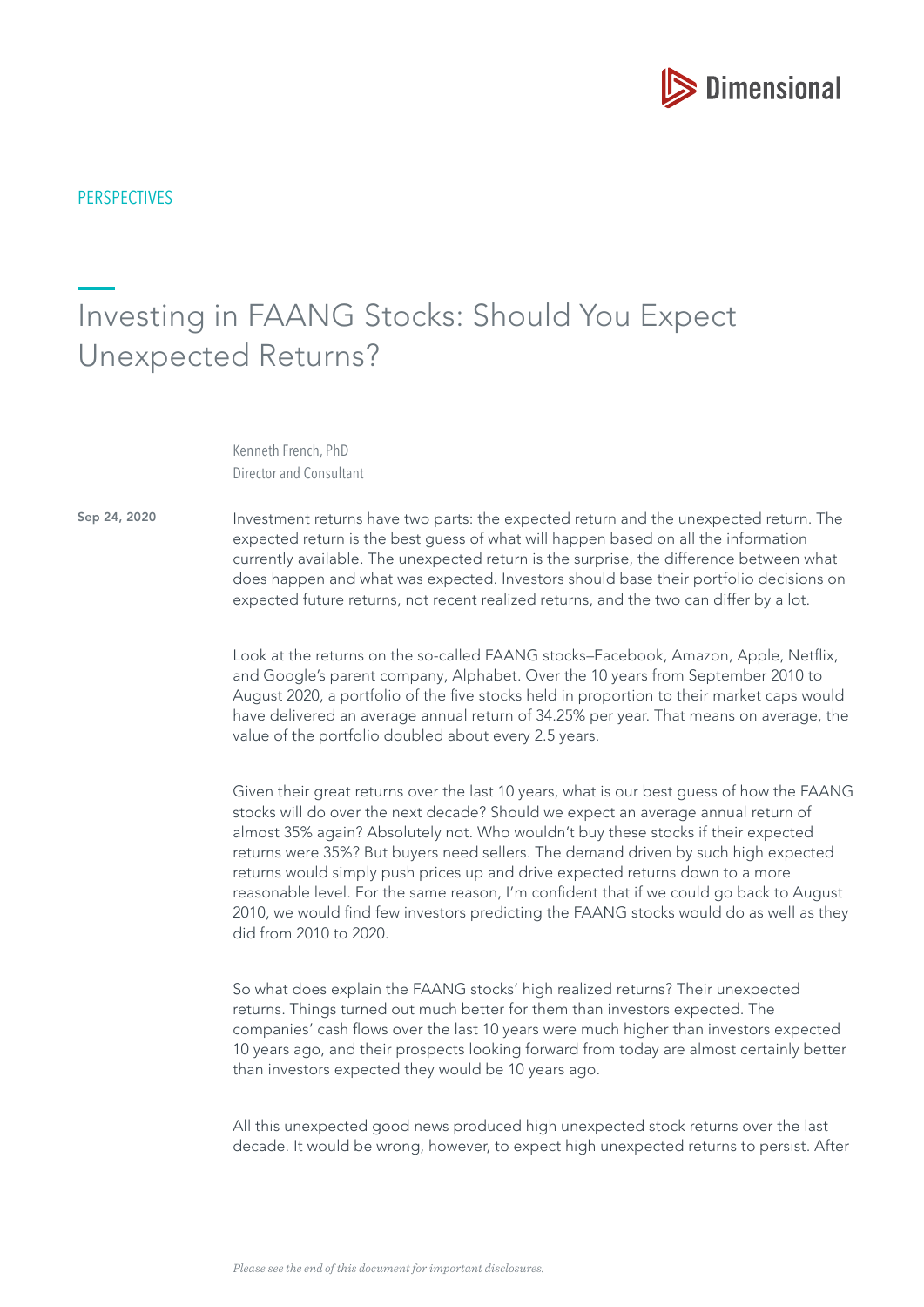all, it doesn't make sense to count on good luck. The expected value of the unexpected returns must be zero.

In short, the past decade of extraordinary realized returns tells us little about the FAANG stocks' future expected returns. And unfortunately, this is a general result. For most investments and most investment horizons—a month, a year, five years, even ten years the realized return is driven far more by the unexpected return than the expected return.

The information in this document is provided in good faith without any warranty and is intended for the recipient's background information only. It does not constitute investment advice, recommendation, or an offer of any services or products for sale and is not intended to provide a suffcient basis on which to make an investment decision. It is the responsibility of any persons wishing to make a purchase to inform themselves of and observe all applicable laws and regulations. Unauthorized copying, reproducing, duplicating, or transmitting of this document are strictly prohibited. Dimensional accepts no responsibility for loss arising from the use of the information contained herein.

Named securities may be held in accounts managed by Dimensional.

"Dimensional" refers to the Dimensional separate but affliated entities generally, rather than to one particular entity. These entities are Dimensional Fund Advisors LP, Dimensional Fund Advisors Ltd., Dimensional Ireland Limited, DFA Australia Limited, Dimensional Fund Advisors Canada ULC, Dimensional Fund Advisors Pte. Ltd, Dimensional Japan Ltd., and Dimensional Hong Kong Limited. Dimensional Hong Kong Limited is licensed by the Securities and Futures Commission to conduct Type 1 (dealing in securities) regulated activities only and does not provide asset management services.

Ken French is a member of the Board of Directors of the general partner of, and provides consulting services to, Dimensional Fund Advisors LP.

UNITED STATES: Dimensional Fund Advisors LP is an investment advisor registered with the Securities and Exchange Commission.

CANADA: These materials have been prepared by Dimensional Fund Advisors Canada ULC. Commissions, trailing commissions, management fees, and expenses all may be associated with mutual fund investments. Unless otherwise noted, any indicated total rates of return refect the historical annual compounded total returns, including changes in share or unit value and reinvestment of all dividends or other distributions, and do not take into account sales, redemption, distribution, or optional charges or income taxes payable by any security holder that would have reduced returns. Please read the prospectus before investing. Mutual funds are not guaranteed, their values change frequently, and past performance may not be repeated.

AUSTRALIA and NEW ZEALAND: This material is issued by DFA Australia Limited (AFS License No. 238093, ABN 46 065 937 671). This material is provided for information only. No account has been taken of the objectives, financial situation or needs of any particular person. Accordingly, to the extent this material constitutes general fnancial product advice, investors should, before acting on the advice, consider the appropriateness of the advice, having regard to the investor's objectives, fnancial situation and needs. Any opinions expressed in this material reflect our judgement at the date of publication and are subject to change.

#### WHERE ISSUED BY DIMENSIONAL IRELAND LIMITED OR DIMENSIONAL FUND ADVISORS LTD.

Neither Dimensional Ireland Limited (DIL) nor Dimensional Fund Advisors Ltd. (DFAL), as applicable (each an "Issuing Entity," as the context requires), give fnancial advice. You are responsible for deciding whether an investment is suitable for your personal circumstances, and we recommend that a financial adviser helps you with that decision.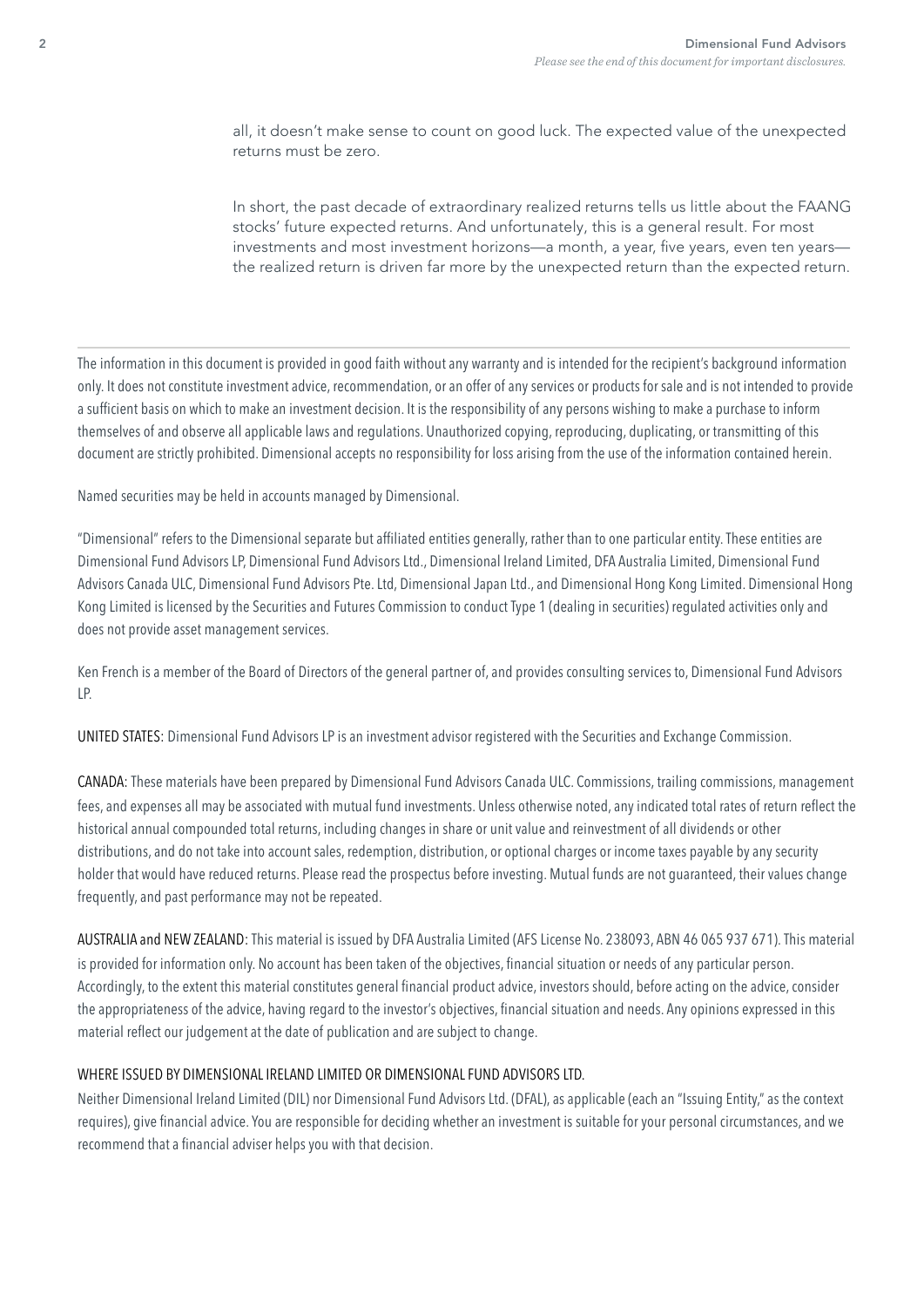# NOTICE TO INVESTORS IN SWITZERLAND: This is an advertising document.

### WHERE ISSUED BY DIMENSIONAL IRELAND LIMITED

Issued by Dimensional Ireland Limited (DIL), with registered office 10 Earlsfort Terrace, Dublin 2, D02 T380, Ireland. DIL is regulated by the Central Bank of Ireland (Registration No. C185067). Information and opinions presented in this material have been obtained or derived from sources believed by DIL to be reliable, and DIL has reasonable grounds to believe that all factual information herein is true as at the date of this document.

DIL issues information and materials in English and may also issue information and materials in certain other languages. The recipient's continued acceptance of information and materials from DIL will constitute the recipient's consent to be provided with such information and materials, where relevant, in more than one language.

# WHERE ISSUED BY DIMENSIONAL FUND ADVISORS LTD.

Issued by Dimensional Fund Advisors Ltd. (DFAL), 20 Triton Street, Regent's Place, London, NW1 3BF. DFAL is authorised and regulated by the Financial Conduct Authority (FCA). Information and opinions presented in this material have been obtained or derived from sources believed by DFAL to be reliable, and DFAL has reasonable grounds to believe that all factual information herein is true as at the date of this document.

DFAL issues information and materials in English and may also issue information and materials in certain other languages. The recipient's continued acceptance of information and materials from DFAL will constitute the recipient's consent to be provided with such information and materials, where relevant, in more than one language.

#### RISKS

Investments involve risks. The investment return and principal value of an investment may fuctuate so that an investor's shares, when redeemed, may be worth more or less than their original value. Past performance is not a guarantee of future results. There is no guarantee strategies will be successful.

JAPAN: Provided for institutional investors only. This material is deemed to be issued by Dimensional Japan Ltd., which is regulated by the Financial Services Agency of Japan and is registered as a Financial Instruments Firm conducting Investment Management Business and Investment Advisory and Agency Business. This material is solely for informational purposes only and shall not constitute an offer to sell or the solicitation to buy securities or enter into investment advisory contracts. The material in this article and any content contained herein may not be reproduced, copied, modifed, transferred, disclosed, or used in any way not expressly permitted by Dimensional Japan Ltd. in writing. All expressions of opinion are subject to change without notice.

Dimensional Japan Ltd. Director of Kanto Local Financial Bureau (FIBO) No. 2683 Membership: Japan Investment Advisers Association

# FOR PROFESSIONAL INVESTORS IN HONG KONG.

This material is deemed to be issued by Dimensional Hong Kong Limited (CE No. BJE760) ("Dimensional Hong Kong"), which is licensed by the Securities and Futures Commission to conduct Type 1 (dealing in securities) regulated activities only and does not provide asset management services.

This material should only be provided to "professional investors" (as defined in the Securities and Futures Ordinance [Chapter 571 of the Laws of Hong Kong] and its subsidiary legislation) and is not for use with the public. This material is not directed to any person in any jurisdiction where (by reason of that person's nationality, residence, or otherwise) the publication or availability of this material are